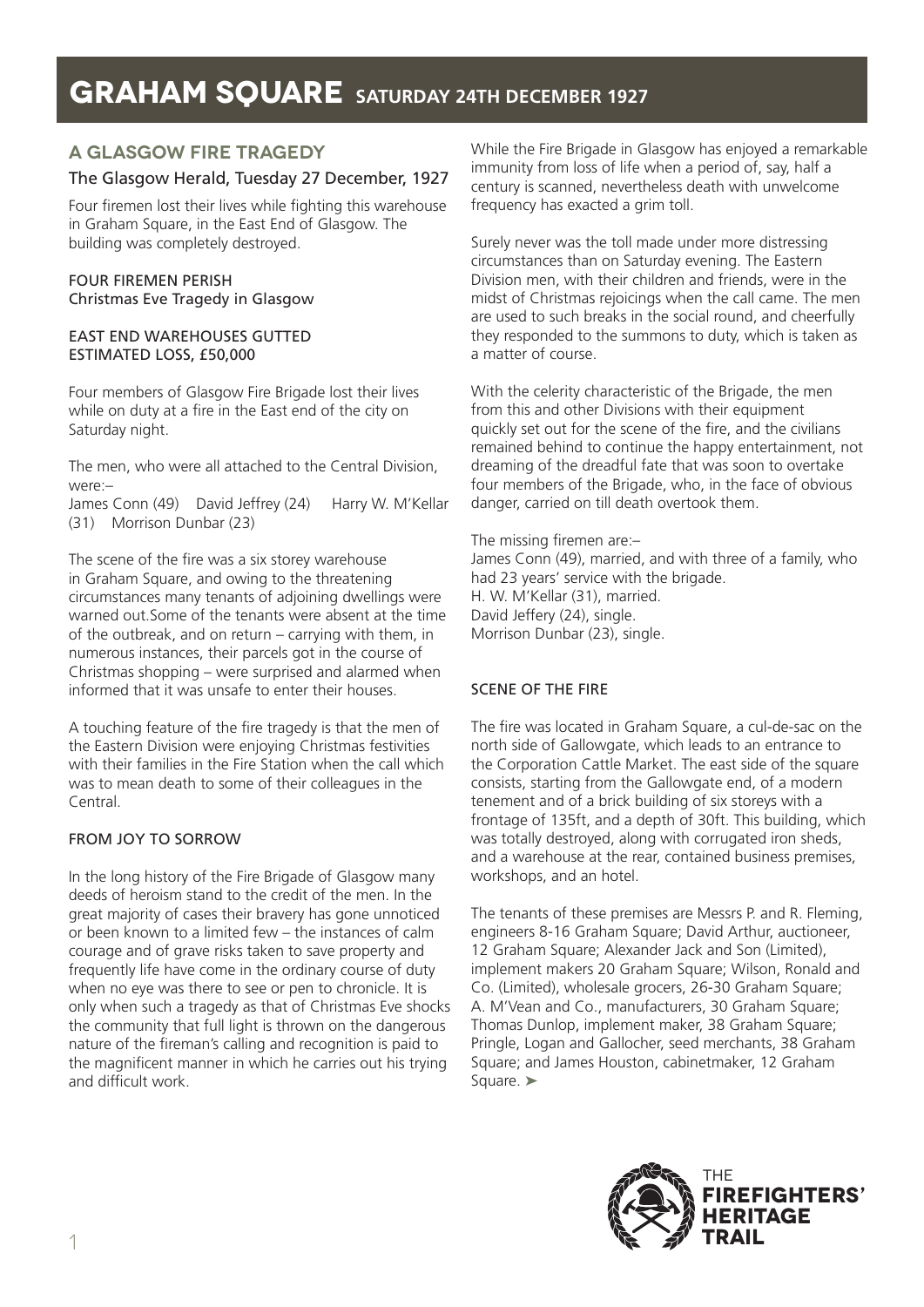# THE ALARM

About 8pm two constables on duty in Graham Square observed that fire had broken out in the premises occupied by James Houston. Further examination revealed that the outbreak had originated in a hoist at 34 Graham Square, which was used by several of the firms in the block. The constables smashed the fire alarm and turned out several detachments of the Fire Brigade.

By this time the fire was extending to other parts of the building. On the arrival of the first two detachments of the Fire Brigade from the Central Station great volumes of smoke pouring from the building indicated that the flames had taken a firm hold, and further reinforcements were summoned, along with four pumps and the fire escape, Firemaster Waddell took charge of the operations.

# FIREMEN WITHDRAWN

Immediately, the fire was attacked both from the interior of the building and from the street. The intense heat, the density of the smoke, and the general threat to the structure, made it obvious at an early stage of the operations that it was highly perilous for the firemen to remain for long periods inside the building.

Therefore, adopting what methods they could, the firemen continued the main attack from the roadway in Graham Square, from the roofs of buildings to the east and south of the endangered premises, and even from the top of the fire escape. It soon became apparent that the entire structure was doomed and that any measures adopted by the Fire Brigade would be futile except to restrict the area of devastation.

# TRAM SERVICE STOPPED

The flames were being strongly fanned by a north easterly breeze, and showers of sparks and poisonous clouds of smoke were causing much alarm in Gallowgate towards which they were drifting, and in which large crowds of spectators had gathered. The pungent smoke hung in dense clouds over the streets and sparks floated thickly down.

The tramcar service, interrupted owing to the lines of hose across the street, was diverted for a period, and then was ultimately resumed over rail bridges. The tenants of houses, who had been Christmas shopping when the fire occurred, mingled with the crowd, their arms full of parcels. Some of them were unable to reach their homes, and experienced grave anxiety as the flames darted ominously higher and seemed to endanger the tenement.

# TENANTS WARNED OUT

This tenement building, which adjoins the ruined warehouses was considered at this time to be within the danger zone, and the tenants were advised to consult with their own ultimate safety and desert their homes. There are nine families in the tenement, and the alarm was raised when most of the children had hung up their stockings and retired early to bed in eager expectation of Christmas morning. Some of the tenants elected to leave, and these assembled in the street to watch the battle with the flames, but others stayed in their homes during the entire course of the fire.

# COLLAPSE OF WALLS AND ROOF

A thrill ran through the watching crowd when the roof of the burning building collapsed amid an awesome pyrotechnic display of flame and sparks, to be followed a few minutes later by the thunderous crash of large portions of the walls into the interior of the structure. Dust and smoke arose in suffocating clouds. With this fresh development the career of the fire was checked, however, and half an hour later – that is, two hours after the raising of the first alarm – the outbreak was under control, and the occupiers of the tenement were informed that they might return to their homes. Lines of hose were in use all through the night, however, as a precaution against further outbreak.

# FATE OF THE FIREMEN

About ten o'clock the fire was so far extinguished that several detachments of the Fire Brigade were ordered to prepare to return to their stations. The discovery was then made as the motors were about to depart that four firemen from the Central Division were missing.

An exhaustive inquiry was at once begun, but it was early feared that the men had been trapped in the building when the walls and flooring had collapsed. So far as can be ascertained the four missing men, along with others, were on the third floor at the south end of the building when the flames were first attacked. At that time the fire was confined largely to the northern end of the building, and it is assumed that with great fortitude the men had pressed some distance through the building towards the seat of the fire so as to be of greater service. ➤

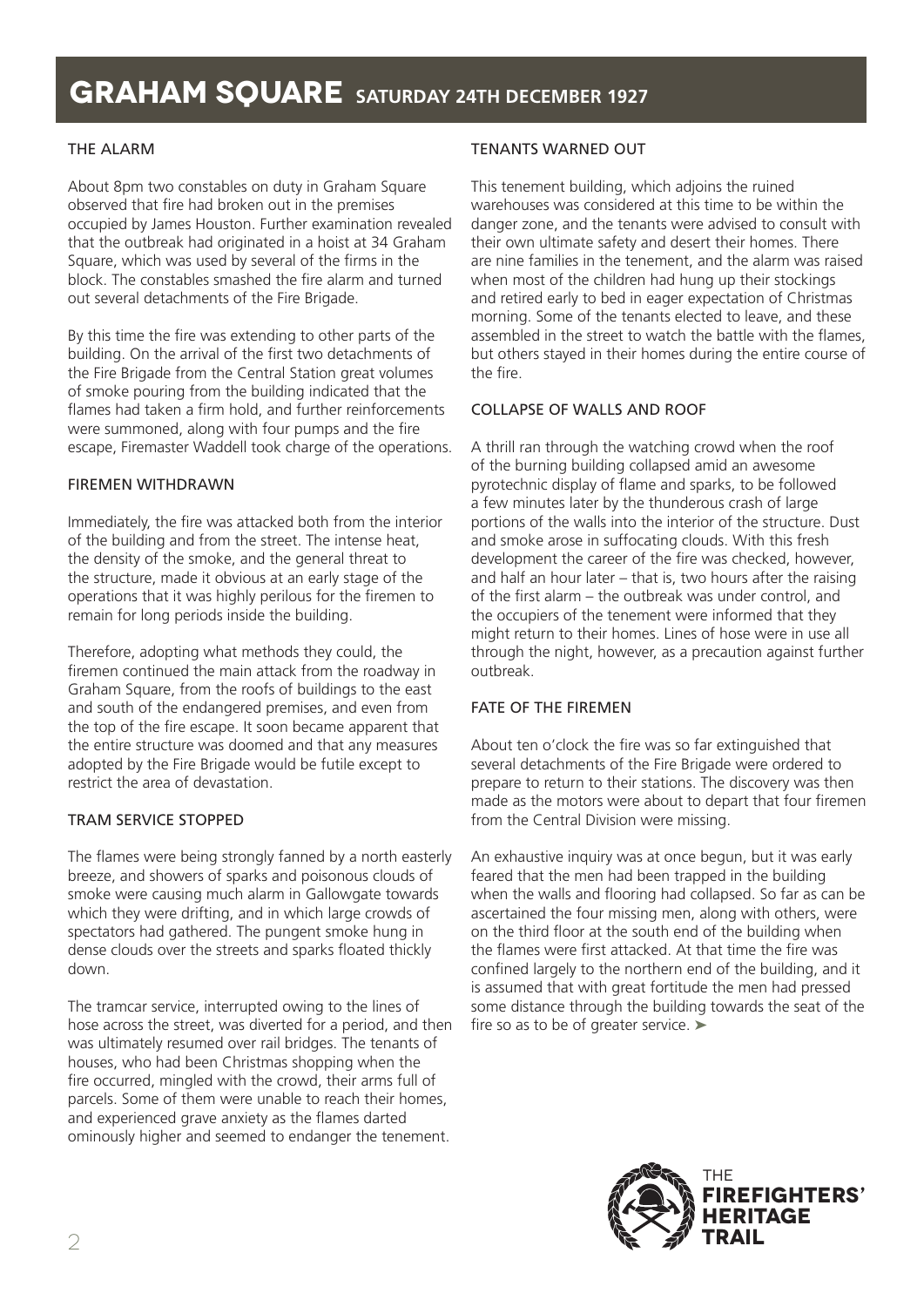# INSTANTANEOUS DEATH

Suddenly, it appears, there was a loud crash and the north end of the structure, towards which the men had gone, tumbled inwards, carrying several floors in a downward rush of destruction. Several of the firemen who were inside managed to get clear, and at that time it was thought that all of the firemen had emerged safely. When the first collapse occurred one of the officers at once dashed into the building and up the stairways right to the top flat to warn out the men. He met one fireman who was under the impression that he was the last to leave.

Jeffrey was last observed when he called for more hose, and it is one theory that, furnished with the extra length of hose, he and his colleagues had courageously penetrated towards the seat of the fire unknown to their comrades – numbering 60, and widely dispersed – who were all actively at work. There seems no doubt, at all events, that they were caught in the devastating fall of beams and brickwork and hurled down to be buried in the immense heap of debris. It is certain, whether due to injuries or fire, that their death must have been practically instantaneous.

### THE SEARCH BEGINS

As portions of the remaining walls were in an extremely dangerous condition, it was recognised, reluctantly, that it would be unwise to risk the lives of other firemen in an immediate endeavour to extricate the missing men from among the still smoking wreckage during the darkness of the night. Several firemen were posted on duty, and immediately daylight broke on Christmas morning a well equipped rescue party of firemen were dispatched to take up the tragic task of attempting to recover the bodies of their unfortunate comrades.

A preliminary search was conducted with the assistance of a ladder and the fire escape, but it was found impossible to interfere to any great extent with the debris until the dangerous tottering and smoke blackened walls which marked the site of the destroyed building had been taken down. Accordingly another unavoidable hitch occurred in the work of retrieving the bodies while a gang of workmen, under the supervision of Mr Thomas Somers, Master of Works, demolished the dangerous walls.

### THE DAMAGE

The loss caused by the fire is provisionally estimated at between £40,000 and £50,000.

# SOCIAL FUNCTIONS CANCELLED

All of the social functions which usually take place at this time of year at the various fire stations in the city have been cancelled owing to the tragedy at Graham Square.

### SEARCHING FOR THE MISSING MEN

Throughout the day on Sunday gangs of firemen, working in relays, continued their tragic task of endeavouring to locate the bodies of their unfortunate comrades. They dug amongst the broken masonry with picks and shovels until darkness descended, but no trace of the bodies could then be found. Flare lamps were obtained in order that the work of the rescue might not be interrupted.

### OXY-ACETYLENE BURNERS

Portions of shafting and heavy machinery had become so intertwined when the floors collapsed that it was extremely difficult to separate and remove the twisted metal from the debris. A number of skilled operators armed with oxy-acetylene burners were obtained from the Corporation Tramway Department. Many pieces of metal were cut through, and the task of removal was thus made less difficult. As the broken masonry, charred timber, and twisted machinery were taken from the building these were removed to the street by a large number of workmen. All night long the firemen laboured heroically, but their efforts to reach the entombed men were unsuccessful when daylight broke yesterday.

### FRESH RELAYS OF WORKERS

Another batch of firemen took up the search, and were engaged all day in removing the tons of debris which separated them from their unfortunate comrades. By the afternoon they had succeeded in pentrating to a considerable depth in the centre of the ruined building, and they were hopeful of being able to reach the flooring at that point before darkness came on. The search is being continued. ➤

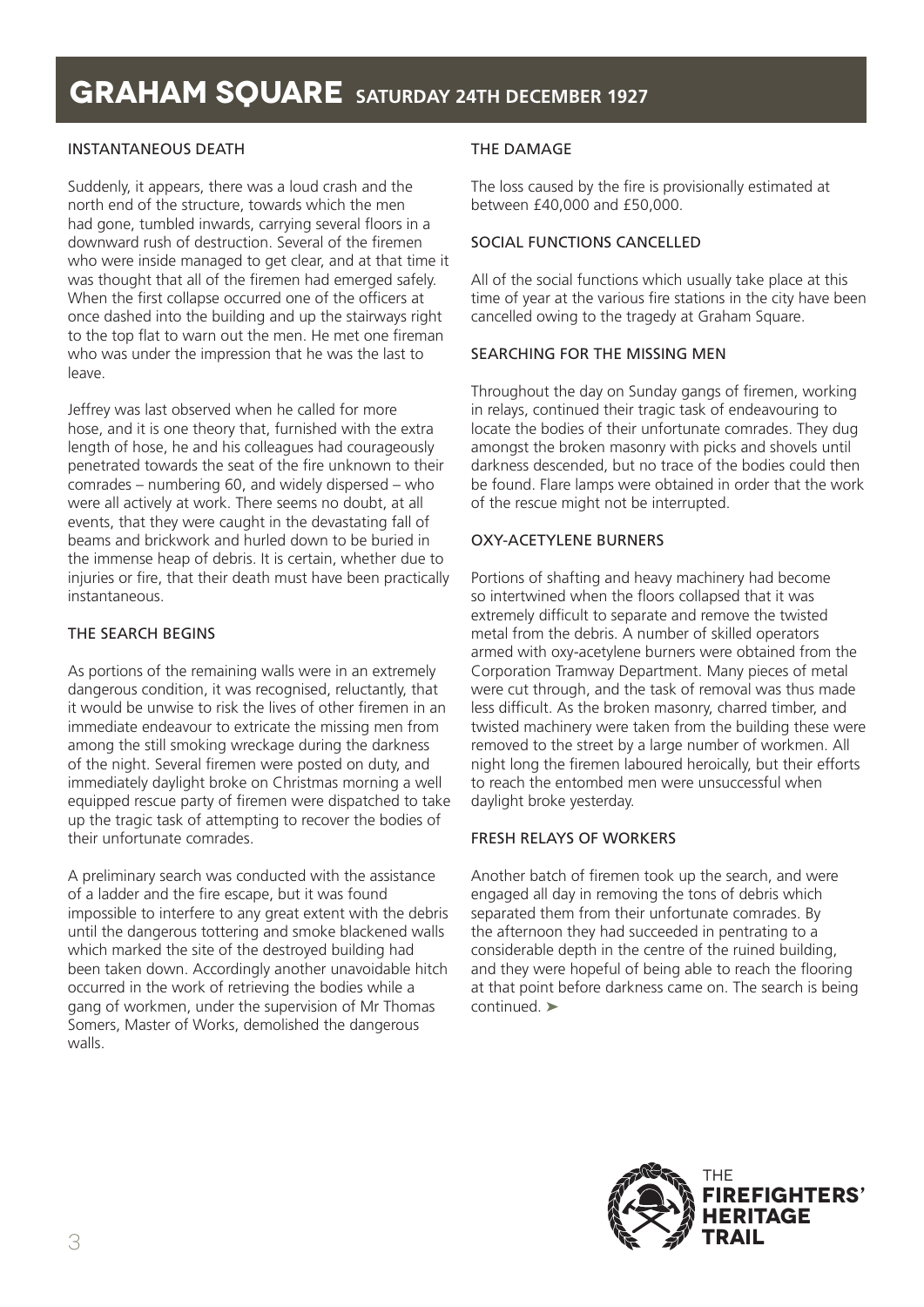# The Glasgow Herald, Wednesday 28 December, 1927

#### GLASGOW FIRE TRAGEDY - BODIES OF FIREMEN RECOVERED

### FUNERAL ARRANGEMENTS

After a search lasting since early on Sunday morning, the bodies of the four firemen who lost their lives in the disastrous fire which occurred in Graham Square, Gallowgate, Glasgow, on Christmas Eve, were found yesterday.

Three of the bodies were found in the forenoon, close to each other, in what had been the north east corner of the building; and the fourth, discovered some hours later, was not far from them.

The heroic firemen, who belonged to the Central Fire Station, were: –

James Conn (49), a married man with three children; H. W. M'Kellar (31), married; David Jeffery (24), single; Morrison Dunbar (23), single.

### A LONG SEARCH

The bodies, which were badly mutilated, were identified last night, principally by means of their clothing and various articles found in the pockets. They were removed to the mortuary at the Royal Infirmary.

### THE CIRCUMSTANCES RECALLED

The men, it will be recalled, had along with others been on the third floor of the building at the south end when the fire was first attacked. Evidently they had pluckily pushed their way through the interior of the building towards the heat of the fire in order to be of greater service in quelling the outbreak. Their bravery, unhappily, cost them their lives.

Some time after the outbreak the north end of the building buckled inwards, and with a crash the walls and flooring hurled to the ground. A number of firemen who were in the building at the time succeeded in reaching the open in safety, and it was thought that all the men had made their escape. It was not until about ten o'clock when the fire was so far extinguished that several detachments of the Fire Brigade were ordered to prepare to return to their stations, that the discovery was made that the four men from the Central Division were missing. An exhaustive inquiry was made, but no trace of them could be found, and although there was no lack of volunteers it was considered unwise to endanger the lives of other fireman by making an immediate search of the now ruined warehouse.

Early on Christmas morning the search for the bodies of the men, buried under the huge pile of wreckage, was commenced, oxy-acetylene burners being employed to break through the heavy barriers of steel shafts to where it was believed that the unfortunate men lay. Feverishly the rescue party worked all through Sunday night, Monday and Monday night in an endeavour to locate the bodies. Progress was difficult under the circumstances and all too slowly the debris was cleared away. By the time the first body was discovered the workers were carrying on their operations behind a huge pile of wreckage, and could not be seen from the street. It is understood that the workers yesterday numbered between 60 and 70, a score of whom were firemen.

For two and a half days the search was carried on without success until yesterday forenoon, when three of the bodies were discovered in the north east corner of the ruins, thus confirming the belief that they had penetrated through the interior to that part of the building. Later in the day the body of the forth man was recovered.

### FUNERAL ARRANGEMENTS

The funeral of three of the men takes place at noon on Friday from St David's (Ramshorn) Parish Church, Ingram Street to the Necropolis. The members of the Fire Brigade will attend to do honour to the memory of their late comrades, and the funeral will also be attended by ministers from the churches at which each of the men worshipped. It is understood that the relatives of the fourth man are desirous of other arrangements being made for his burial. ➤

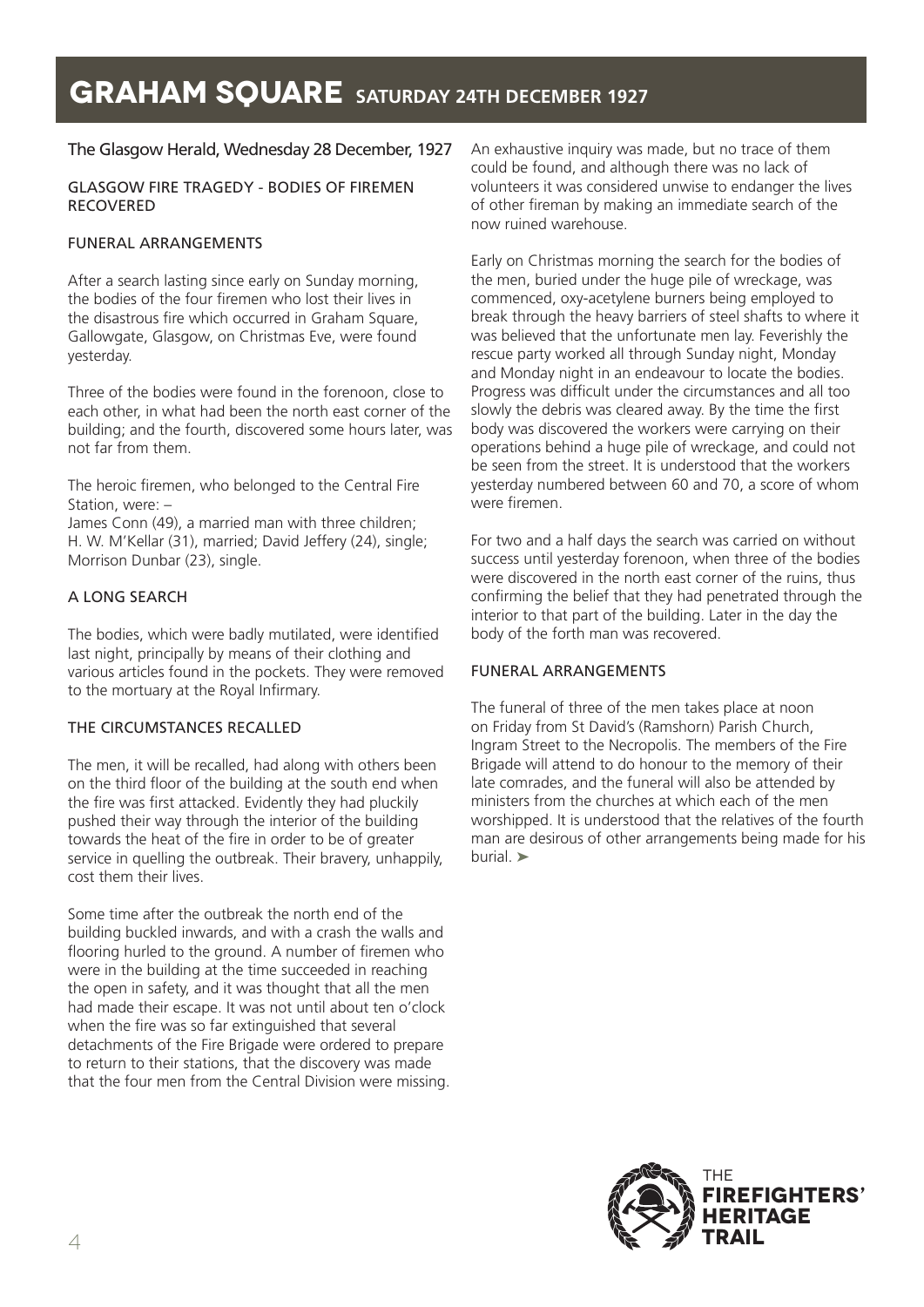# The Glasgow Herald, Friday 30 December, 1927

### GLASGOW FIRE VICTIMS - ARANGEMENTS FOR TODAY'S FUNERAL

Arrangements were completed yesterday at a special meeting of the Glasgow Corporation Watching and Lighting Committee, held in the City Chambers, for the funeral today of the four members of the Glasgow Fire Brigade who lost their lives at the fire which occurred in Graham Square, on Gallowgate, on Saturday night.

A public service will be held in St David's (Ramshorn) Parish Church, Ingram Street, at 12 noon, at which the Corporation will be represented by the Lord Provost (Mr David Mason), the Magistrates, and Town Councillors. Members of other local bodies will attend, and in addition there will be present representatives of Fire Brigades throughout Scotland, and the Firemaster of Manchester.

Prior to the funeral service the caskets containing the bodies will be conveyed to Ramshorn Church from the mortuary at the Royal Infirmary. The service will be conducted by the Rev. John A. Swan, minister of St David's and the very Rev. Dr John White, of the Barony Parish Church. After the service the cortege will proceed to the place of interment in the Glasgow Necropolis. The route will be by way of Ingram Street, High Street, and Cathedral Street.

### SYMPATHETIC MESSAGE FROM BELFAST CORPORATION

At a meeting of the Police Committee of Belfast Corporation yesterday reference was made to the melancholy event in connection with the fire in Glasgow on Christmas Eve, in the course of which four firemen lost their lives in the discharge of their duties. It was unanimously resolved to direct that a resolution of deep sympathy be forwarded to the Firemaster of the Glasgow Brigade for conveyance to the relatives of the four deceased men, and also an expression of sympathy with the members of the brigade in the loss they had sustained by the deaths of their brave colleagues.

# The Glasgow Herald, Saturday 31 December, 1927

# FIRE HEROES - PUBLIC FUNERAL OF GLASGOW MEN

### DRAMATIC EPISODE

By a dramatic coincidence the Glasgow Central Fire Brigade were summoned to attend a fire yesterday at the very moment that the funeral cortege of their comrades, the four victims of the Christmas Eve disaster, was passing the Fire Station.

Several members of the guard which was drawn up in front of the station to salute the cortege had to man immediately a fire engine, which was driven out while the procession was still in progress.

The funeral was very impressive in its solemn ceremonial, with which representatives of all the civic services were associated, and in the display of public interest and sympathy which it evoked.

### THE CONSTANT VIGIL

After a service had been held in St David's (Ramshorn) Church, the funeral procession passed along Ingram Street to proceed to the Necropolis by way of High Street and Cathedral Square. The coffins were mounted on four fire engines, and just as the first of these hearses was moving slowly past the Fire Station, in front of which a guard of uniformed firemen was posted, the fire alarm sounded in the building.

The ringing of the signal was heard by the large crowd of spectators who were grouped on both sides of the street. Many took it to be a prearranged part of the programme – something of a Fire Brigade equivalent for the sounding of the Last Post. The guard of firemen waited until the fourth of the coffin bearing carriages had passed them, but, with that concession to the proprieties of the occasion, they instantly rushed inside the building to man a couple of engines.

The sliding doors of the station were pushed open, and the two motors, fully manned, emerged at a brisk speed. With whistles sounding in warning the engines were driven through the thronged street, travelling in an opposite direction to that taken by the funeral procession. A considerable length of the extensive concourse had still to pass when the engines were driven out, and the carriages had to draw aside slightly to allow the waggons to pass. ►